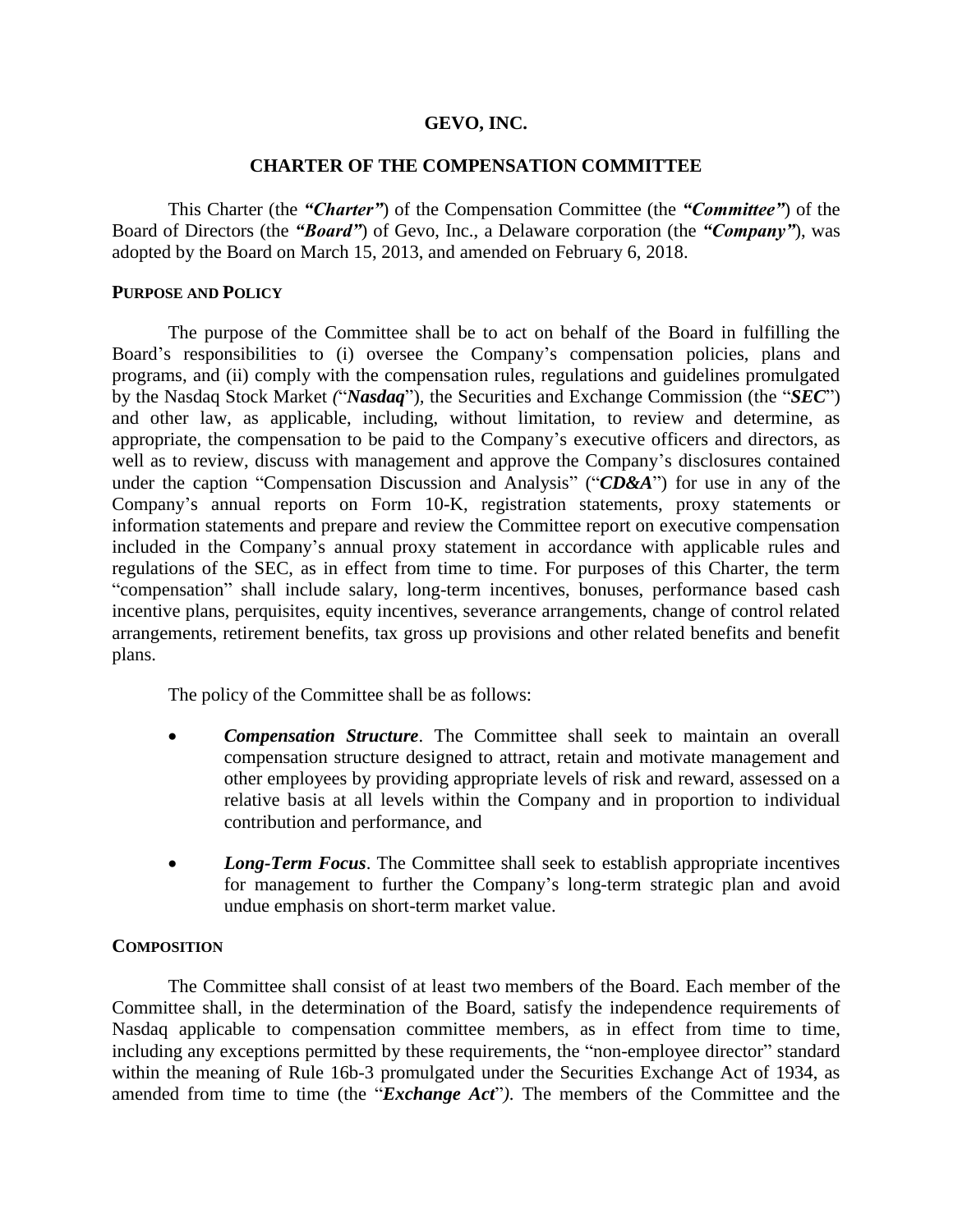Committee chairperson (the *"Chair"*) shall be appointed by the Board. If the Board fails to appoint a Chair, the Chair shall be elected by vote of a majority of the full Committee. Committee members may be removed from the Committee with or without cause by the Board. Vacancies occurring on the Committee shall be filled by the Board. Any action duly taken by the Committee shall be valid and effective, whether or not the members of the Committee at the time of such action are later determined not to have satisfied the requirements for membership provided herein.

### **MEETINGS**

The Committee shall hold such regular or special meetings as its members deem necessary or appropriate. The Chair (or in his or her absence, a member designated by a majority of the Committee members present at such meeting) shall preside at all meetings of the Committee. The Chair shall designate a secretary for each meeting who shall record minutes of all formal actions of the Committee. The Committee shall keep regular minutes of any meetings where actions are taken (unless such actions are taken and reported to the Committee's satisfaction in the minutes of the Board meetings). Any such minutes kept by the Committee shall be distributed to each member of the Committee and other members of the Board. The Secretary of the Company shall maintain the original signed minutes for filing with the corporate records of the Company. The Chair shall report to the Board from time to time and whenever so requested to do so by the Board.

In the event that the Committee consists of only two (2) members, both members must be present, in person or by phone, to constitute a quorum, and any questions brought before the Committee must be decided by unanimous vote.

#### **AUTHORITY**

The Committee shall have full access to all books, records, facilities and personnel of the Company as deemed necessary or appropriate by any member of the Committee to discharge his or her responsibilities hereunder, including human resources, legal counsel or other personnel assisting in the preparation of the CD&A for the Company's filings with the SEC. The Committee shall have the authority to retain or obtain the advice of any compensation consultants, outside legal counsel or other advisers as the Committee determines appropriate in its sole discretion. The Committee shall be directly responsible for the appointment, compensation and oversight of the work of any such advisers that it retains, and the Company shall provide appropriate funding and other resources for such advisers. The Committee shall assess the independence of any consultants or other outside advisers who provide advice to the Committee. Other reasonable expenditures for external resources that the Committee deems necessary or appropriate in the performance of its duties are also permitted. The Committee may form and delegate authority to subcommittees as appropriate, including, but not limited to, a subcommittee composed of one or more members of the Board to grant stock awards under the Company's equity incentive plans to persons who are not then subject to Section 16 of the Exchange Act. Notwithstanding the foregoing, the operation of the Committee shall be subject to the Bylaws of the Company as in effect from time to time, Section 141 of the Delaware General Corporation Law, Nasdaq rules and other applicable laws. The approval of this Charter shall be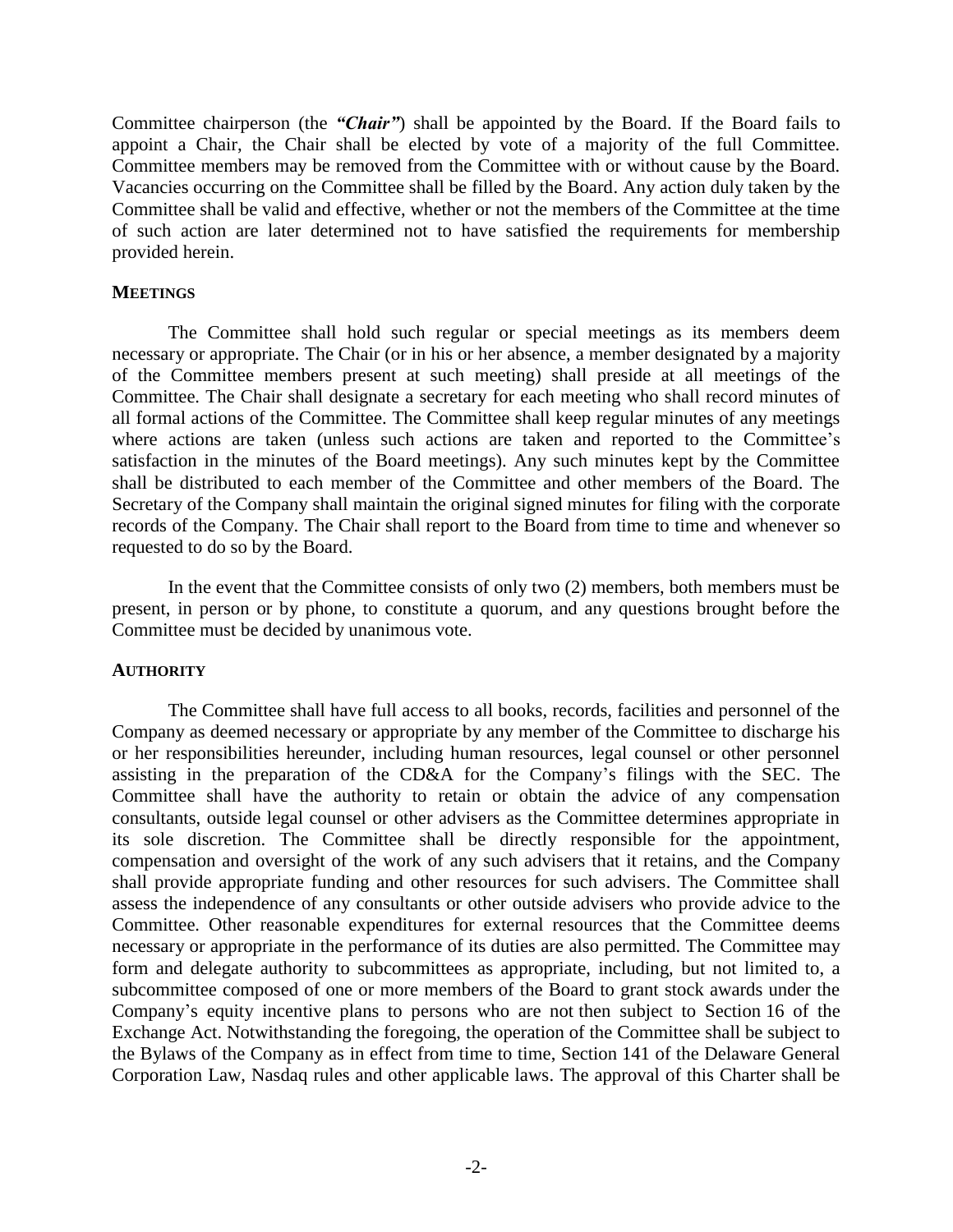construed as a delegation of authority to the Committee with respect to the responsibilities set forth herein.

# **RESPONSIBILITIES**

To implement the Committee's purpose and policies, the Committee shall be charged with the following duties and responsibilities, with the understanding, however, that the Committee may supplement and, except as otherwise required by applicable law or the requirements of Nasdaq, deviate from these activities as it deems appropriate under the circumstances:

**1.** *Overall Compensation Strategy*. The Committee shall be responsible for reviewing, modifying (as needed) and approving (or, if it deems appropriate, making recommendations to the full Board) regarding the overall compensation strategy and policies for the Company, including:

- reviewing and approving (or, if it deems appropriate, making recommendations to the full Board regarding) corporate performance goals and objectives, which shall support and reinforce the Company's long-term strategic goals, relevant to the compensation of the Company's executive officers;
- evaluating and approving (or, if it deems appropriate, making recommendations to the full Board regarding) the compensation plans and programs advisable for the Company, as well as the modification or termination of existing plans and programs;
- establishing policies with respect to equity compensation arrangements;
- establishing policies on the timing and pricing of equity awards for newly hired employees, promotions and annual grants for executives and non-executive employees and directors;
- reviewing regional and industry-wide compensation practices and trends to assess the propriety, adequacy and competitiveness of the Company's executive compensation programs among comparable companies in the Company's industry; however, the Committee shall exercise independent judgment in determining the appropriate levels and types of compensation to be paid;
- establishing and annually assessing the adequacy of director compensation;
- reviewing and approving (or, if it deems appropriate, making recommendations to the full Board regarding) the terms of any employment agreements, severance arrangements, change-of-control protections and any other compensatory arrangements (including, without limitation, any material perquisites and any other forms of compensation) for the Company's executive officers;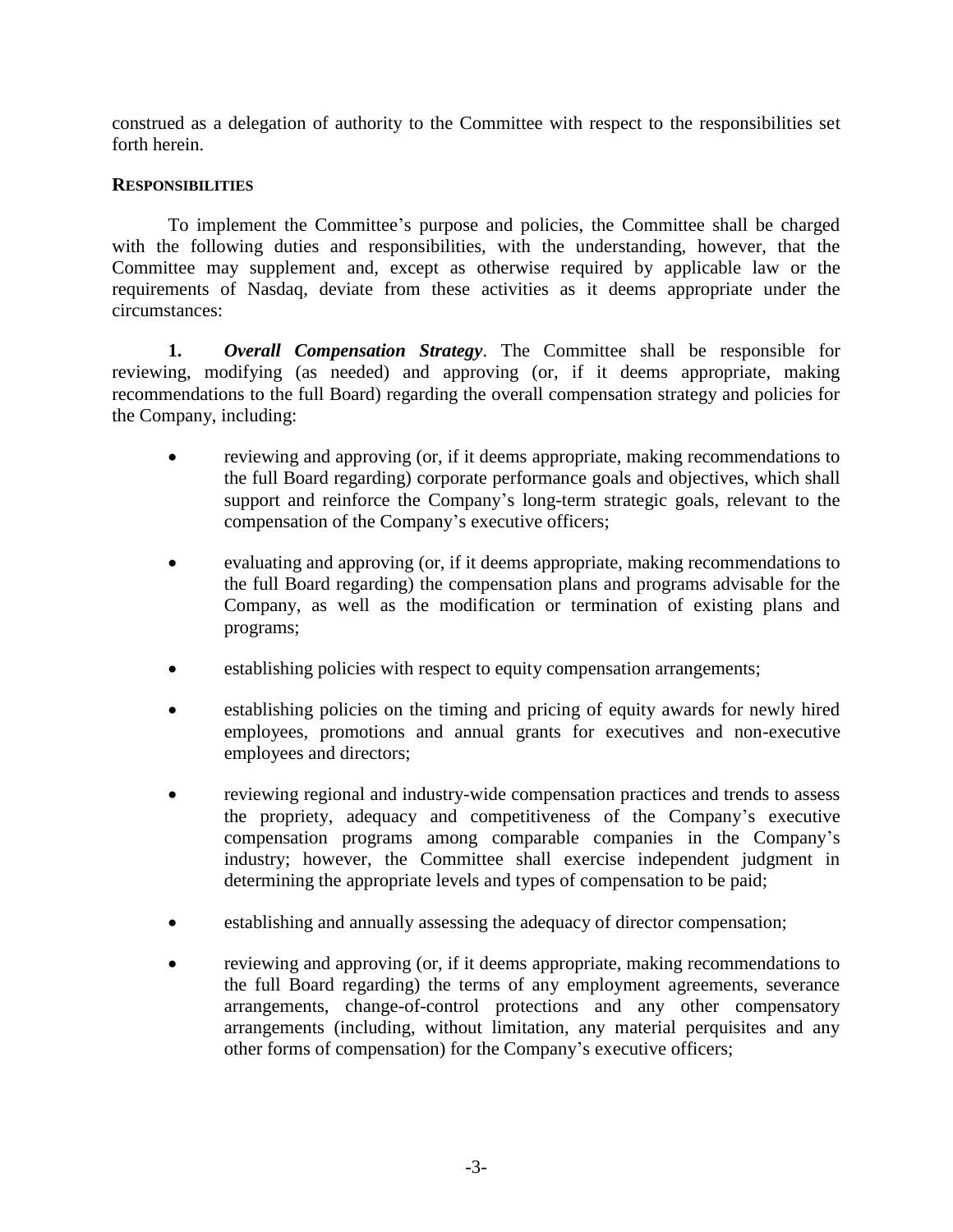- reviewing and approving any compensation arrangement for any executive officer involving any subsidiary, special purpose or similar entity;
- considering and, if appropriate, establishing a policy designed to encourage executive officers and directors to acquire and hold a meaningful equity interest in the Company; and
- evaluating the efficacy of the Company's compensation policy and strategy in achieving expected benefits to the Company and otherwise furthering the Committee's policies.

**2.** *Compensation of Chief Executive Officer*. The Committee shall determine and approve (or, if it deems appropriate, recommend to the Board for determination and approval) the compensation and other terms of employment of the Company's Chief Executive Officer and shall evaluate the Chief Executive Officer's performance in light of relevant performance goals and objectives, taking into account, among other things, the policies of the Committee and the Chief Executive Officer's performance in:

- fostering a corporate culture that promotes the highest levels of integrity and the highest ethical standards;
- developing and executing the Company's long-term strategic plan and conducting the business of the Company in a manner appropriate to enhance long-term stockholder value;
- achieving any other corporate performance goals and objectives deemed relevant to the Chief Executive Officer as established by the Committee; and
- achieving the Chief Executive Officer's individual performance goals and objectives established by the Committee.

In determining the long-term incentive component of the Chief Executive Officer's compensation, the Committee shall take into consideration the Company's performance and relative stockholder return, the value of similar incentive awards given to chief executive officers of comparable companies, the awards given to the Company's Chief Executive Officer in past years, other elements of the Chief Executive Officer's compensation including total compensation and such other criteria as the Committee deems advisable. The Company's Chief Executive Officer may not be present during the voting or deliberations regarding his or her compensation.

**3.** *Compensation of Other Executive Officers*. The Committee shall review and approve (or, if it deems appropriate, recommend to the Board for determination and approval) the individual and corporate performance goals and objectives of the Company's other officers (as that term is defined in Section 16 of the Exchange Act and Rule 16a-1 thereunder) that are periodically established. The Committee shall determine and approve (or, if it deems appropriate, recommend to the Board for determination and approval) the compensation and other terms of employment of each such executive officer, taking into consideration the executive officer's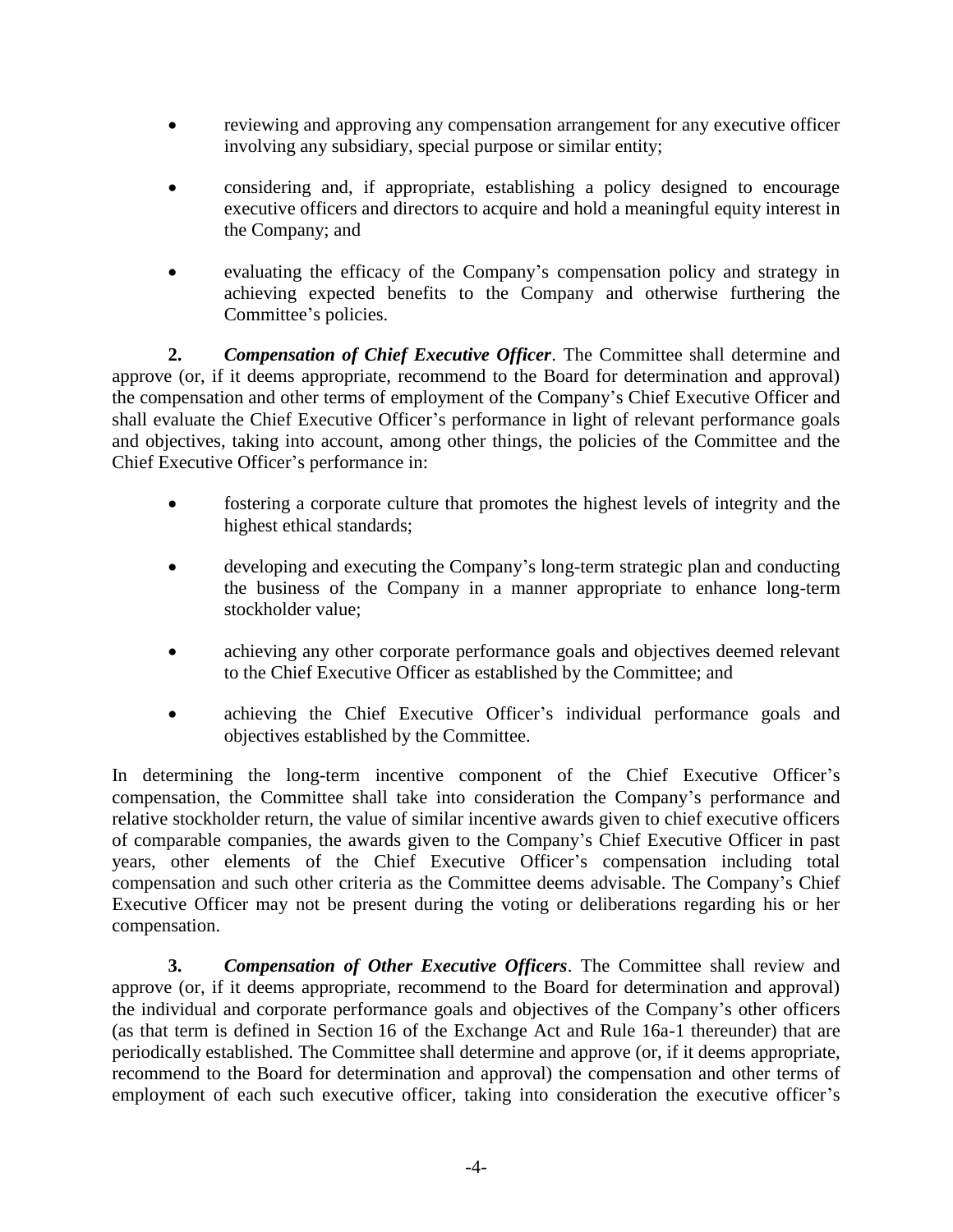success in achieving his or her individual performance goals and objectives and the corporate performance goals and objectives deemed relevant to the executive officer as established by the Committee.

**4.** *Compensation of Directors*. The Committee shall review and approve (or if it deems appropriate, make recommendations to the full Board regarding) the type and amount of compensation to be paid or awarded to Board members, including consulting, retainer, Board meeting, committee and committee chair fees, equity incentives, and any deferred compensation arrangements or similar programs.

**5.** *Benefit Plans*. The Committee shall review and approve (or, if it deems appropriate, make recommendations to the Board regarding) the adoption, amendment and termination of the Company's stock option plans, stock appreciation rights plans, pension and profit sharing plans, incentive plans, stock bonus plans, stock purchase plans, bonus plans, deferred compensation plans and similar programs. The Committee shall have full power and authority to administer these plans, establish guidelines, interpret plan documents, select participants, approve grants and awards, and exercise such other power and authority as may be permitted or required under such plans.

**6.** *Insurance Coverage*. The Committee shall review and establish appropriate insurance coverage for the Company's directors and executive officers.

**7.** *Compensation Discussion and Analysis*. The Committee shall review and discuss with management the Company's disclosures contained under the caption "Compensation Discussion and Analysis" for use in any of the Company's annual reports on Form 10-K, registration statements, proxy statements or information statements and make recommendations to the Board that the CD&A be approved for inclusion in the Company's annual reports on Form 10-K, registration statements, proxy statements or information statements.

**8.** *Compliance with Applicable Laws.* The Committee shall monitor the Company's compliance with the requirements under the Sarbanes-Oxley Act of 2002 relating to loans to directors and officers, and with other applicable laws affecting employee compensation and benefits. The Committee shall manage and review any employee loans.

**9.** *Prepare Annual Committee Report*. The Committee shall produce the annual Compensation Committee Report for inclusion in the Company's proxy statement in compliance with the rules and regulations promulgated by the SEC.

**10.** *Annual Evaluation and Charter Review*. The Committee shall review, discuss and assess its own performance at least annually. The Committee shall also review and assess the adequacy of this Charter at least annually and recommend any proposed changes to the Board for its consideration and approval.

In addition to the powers and responsibilities expressly delegated to the Committee in this Charter, the Committee may exercise any other powers and carry out any other responsibilities delegated to it by the Board from time to time consistent with the Company's Bylaws (as in effect from time to time) and applicable law. The powers and responsibilities delegated by the Board to the Committee in this Charter or otherwise shall be exercised and